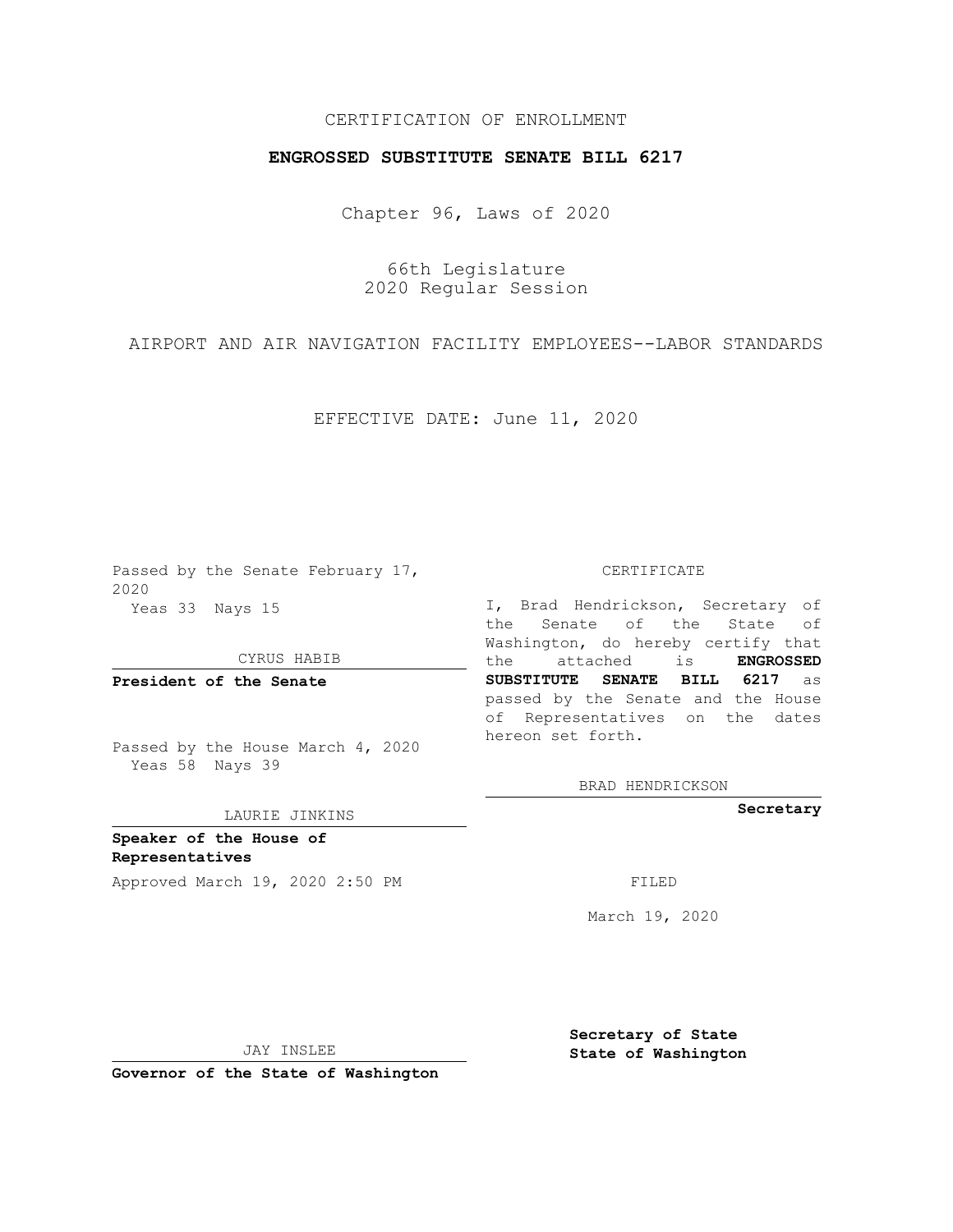### **ENGROSSED SUBSTITUTE SENATE BILL 6217**

Passed Legislature - 2020 Regular Session

**State of Washington 66th Legislature 2020 Regular Session**

**By** Senate Labor & Commerce (originally sponsored by Senators Keiser, Saldaña, Nguyen, Hasegawa, Conway, and Wilson, C.)

READ FIRST TIME 02/05/20.

1 AN ACT Relating to minimum labor standards for certain employees 2 working at an airport or air navigation facility; and amending RCW 14.08.120.3

4 BE IT ENACTED BY THE LEGISLATURE OF THE STATE OF WASHINGTON:

5 **Sec. 1.** RCW 14.08.120 and 2010 c 155 s 1 are each amended to read as follows:6

7 (1) In addition to the general powers conferred in this chapter, and without limitation thereof, a municipality that has established or may hereafter establish airports, restricted landing areas, or other air navigation facilities, or that has acquired or set apart or may hereafter acquire or set apart real property for that purpose or 12 purposes is authorized:

 $((+1))$   $(a)$  To vest authority for the construction, enlargement, improvement, maintenance, equipment, operation, and regulation thereof in an officer, a board, or body of the municipality by ordinance or resolution that prescribes the powers and duties of the 17 officer, board, or body; and the municipality may also vest authority for industrial and commercial development in a municipal airport commission consisting of at least five resident taxpayers of the municipality to be appointed by the governing board of the 21 municipality by an ordinance or resolution that includes  $((+a+))$  (i)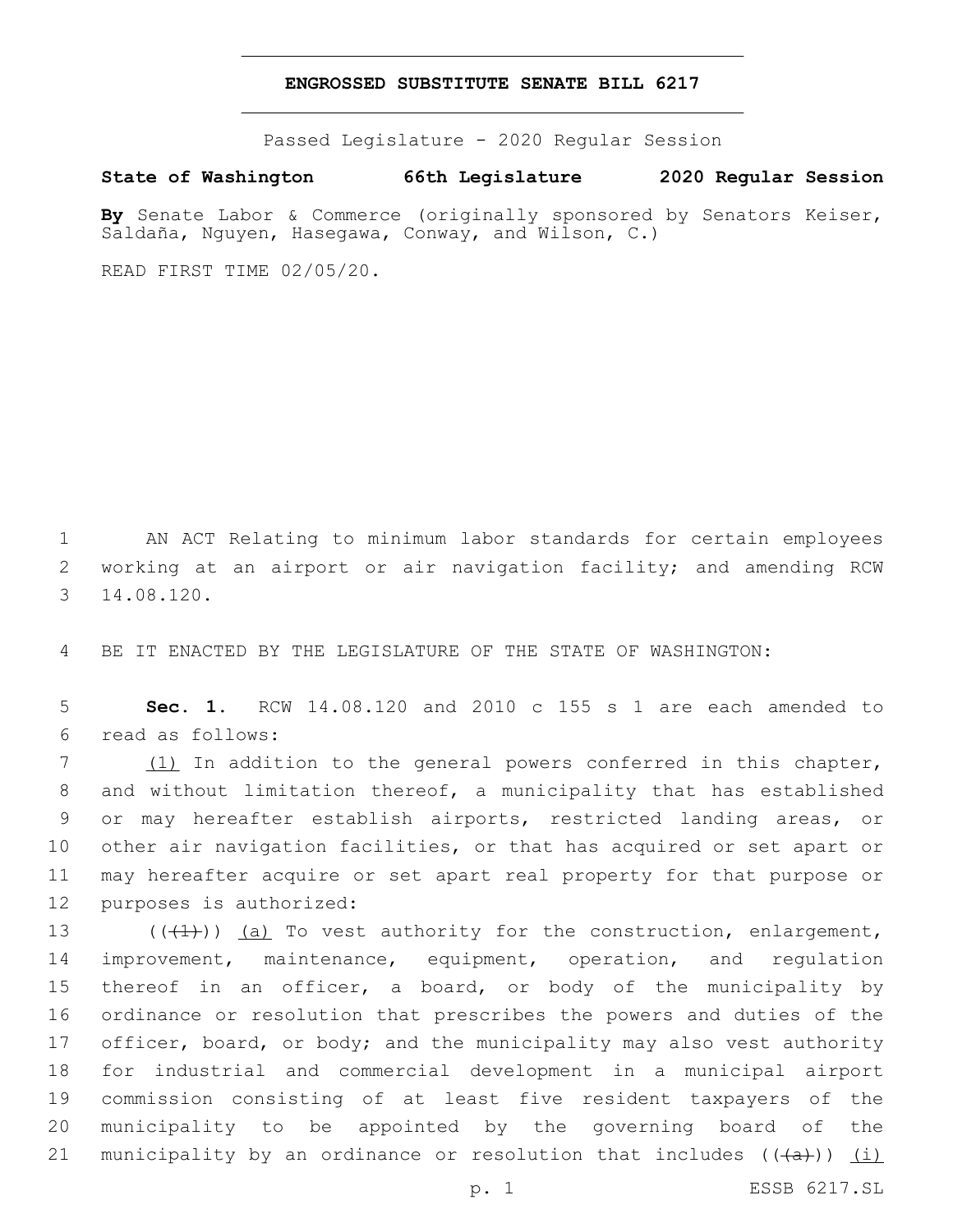the terms of office, which may not exceed six years and which shall be staggered so that not more than three terms will expire in the 3 same year,  $((+b))$   $(ii)$  the method of appointment and filling 4 vacancies,  $((+e))$   $(iii)$  a provision that there shall be no compensation but may provide for a per diem of not to exceed twenty- five dollars per day plus travel expenses for time spent on 7 commission business,  $((+d))$  (iv) the powers and duties of the 8 commission, and  $((+e))$   $(v)$  any other matters necessary to the exercise of the powers relating to industrial and commercial 10 development. The expense of the construction, enlargement, improvement, maintenance, equipment, industrial and commercial development, operation, and regulation are the responsibility of the 13 municipality.

 $((+2+))$  (b) To adopt and amend all needed rules, regulations, and 15 ordinances for the management, government, and use of any properties under its control, whether within or outside the territorial limits 17 of the municipality; to provide fire protection for the airport, including the acquisition and operation of fire protection equipment and facilities, and the right to contract with any private body or political subdivision of the state for the furnishing of such fire protection; to appoint airport guards or police, with full police powers; to fix by ordinance or resolution, as may be appropriate, penalties for the violation of the rules, regulations, and ordinances, and enforce those penalties in the same manner in which 25 penalties prescribed by other rules, regulations, and ordinances of the municipality are enforced. For the purposes of such management and government and direction of public use, that part of all 28 highways, roads, streets, avenues, boulevards, and territory that adjoins the limits of any airport or restricted landing area acquired or maintained under the provisions of this chapter is under like control and management of the municipality. It may also adopt and enact rules, regulations, and ordinances designed to safeguard the public upon or beyond the limits of private airports or landing strips within the municipality or its police jurisdiction against the perils and hazards of instrumentalities used in aerial navigation. Rules, regulations, and ordinances shall be published as provided by general law or the charter of the municipality for the publication of similar rules, regulations, and ordinances. They shall conform to and be consistent with the laws of this state and the rules of the state 40 department of transportation and shall be kept in conformity, as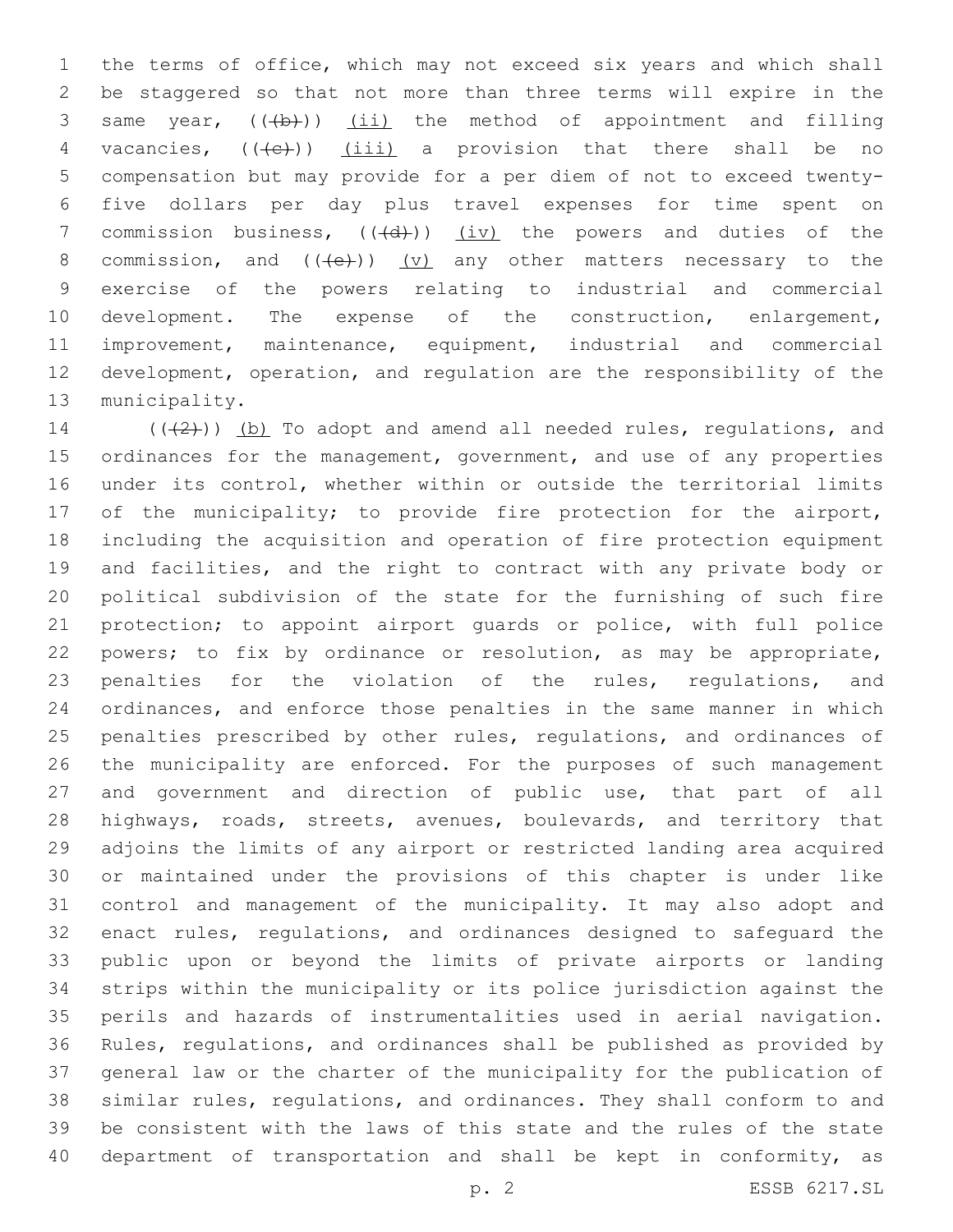nearly as may be, with the then current federal legislation governing aeronautics and the regulations duly promulgated thereunder and the rules and standards issued from time to time pursuant thereto.

 ( $(\overline{+3})$ ) (c) To create a special airport fund, and provide that all receipts from the operation of the airport be deposited in the fund, which fund shall remain intact from year to year and may be pledged to the payment of aviation bonds, or kept for future 8 maintenance, construction, or operation of airports or airport 9 facilities.

 $((+4))$   $(d)$  To lease airports or other air navigation facilities, or real property acquired or set apart for airport purposes, to private parties, any municipal or state government or the national 13 government, or any department thereof, for operation; to lease or assign to private parties, any municipal or state government or the 15 national government, or any department thereof, for operation or use 16 consistent with the purposes of this chapter, space, area, improvements, or equipment of such airports; to authorize its lessees 18 to construct, alter, repair, or improve the leased premises at the cost of the lessee and to reimburse its lessees for such cost, provided the cost is paid solely out of funds fully collected from 21 the airport's tenants; to sell any part of such airports, other air navigation facilities or real property to any municipal or state government, or to the United States or any department or instrumentality thereof, for aeronautical purposes or purposes incidental thereto, and to confer the privileges of concessions of supplying upon its airports goods, commodities, things, services, and facilities: PROVIDED, That in each case in so doing the public is not 28 deprived of its rightful, equal, and uniform use thereof.

 $((\overline{5})$  (e) Acting through its governing body, to sell or lease any property, real or personal, acquired for airport purposes and belonging to the municipality, which, in the judgment of its governing body, may not be required for aircraft landings, aircraft takeoffs or related aeronautic purposes, in accordance with the laws 34 of this state, or the provisions of the charter of the municipality, governing the sale or leasing of similar municipally owned property. The municipal airport commission, if one has been organized and 37 appointed under ((subsection (1))) (a) of this ((section)) 38 subsection, may lease any airport property for aircraft landings, aircraft takeoffs, or related aeronautic purposes. If there is a finding by the governing body of the municipality that any airport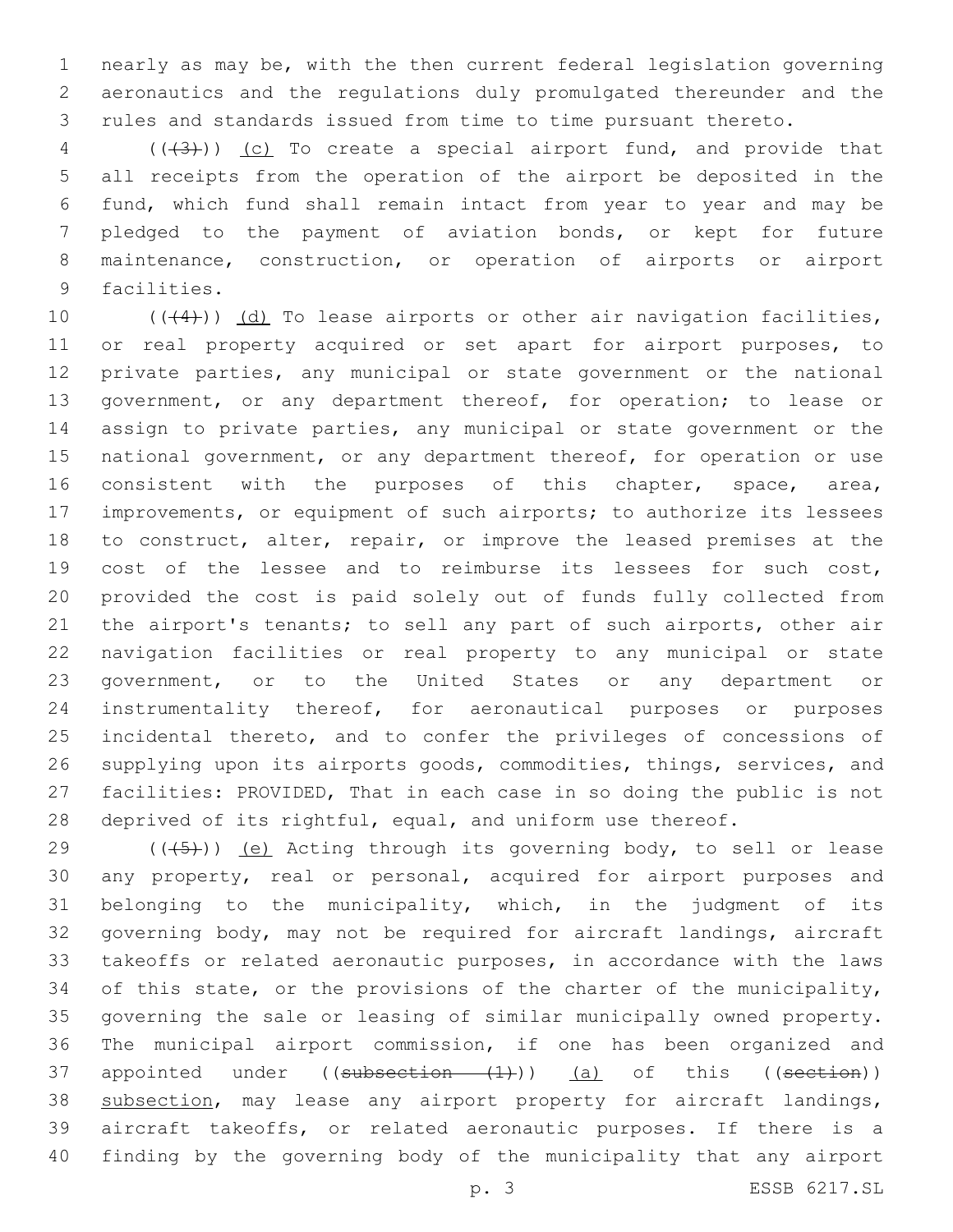property, real or personal, is not required for aircraft landings, aircraft takeoffs, or related aeronautic purposes, then the municipal airport commission may lease such space, land, area, or improvements, or construct improvements, or take leases back for financing purposes, grant concessions on such space, land, area, or improvements, all for industrial or commercial purposes, by private negotiation and under such terms and conditions that seem just and proper to the municipal airport commission. Any such lease of real property for aircraft manufacturing or aircraft industrial purposes or to any manufacturer of aircraft or aircraft parts or for any other business, manufacturing, or industrial purpose or operation relating to, identified with, or in any way dependent upon the use, operation, or maintenance of the airport, or for any commercial or industrial purpose may be made for any period not to exceed seventy-five years, but any such lease of real property made for a longer period than ten years shall contain provisions requiring the municipality and the lessee to permit the rentals for each five-year period thereafter, to be readjusted at the commencement of each such period if written request for readjustment is given by either party to the other at least thirty days before the commencement of the five-year period for which the readjustment is requested. If the parties cannot agree upon the rentals for the five-year period, they shall submit to have the disputed rentals for the period adjusted by arbitration. The lessee shall pick one arbitrator, and the governing body of the municipality shall pick one, and the two so chosen shall select a third. After a review of all pertinent facts the board of arbitrators may increase 27 or decrease such rentals or continue the previous rate thereof.

 The proceeds of the sale of any property the purchase price of which was obtained by the sale of bonds shall be deposited in the bond sinking fund. If all the proceeds of the sale are not needed to pay the principal of bonds remaining unpaid, the remainder shall be paid into the airport fund of the municipality. The proceeds of sales of property the purchase price of which was paid from appropriations of tax funds shall be paid into the airport fund of the municipality.

 $((+6)$ ) <u>(f)</u> To determine the charges or rental for the use of any properties under its control and the charges for any services or accommodations, and the terms and conditions under which such properties may be used: PROVIDED, That in all cases the public is not deprived of its rightful, equal, and uniform use of the property. Charges shall be reasonable and uniform for the same class of service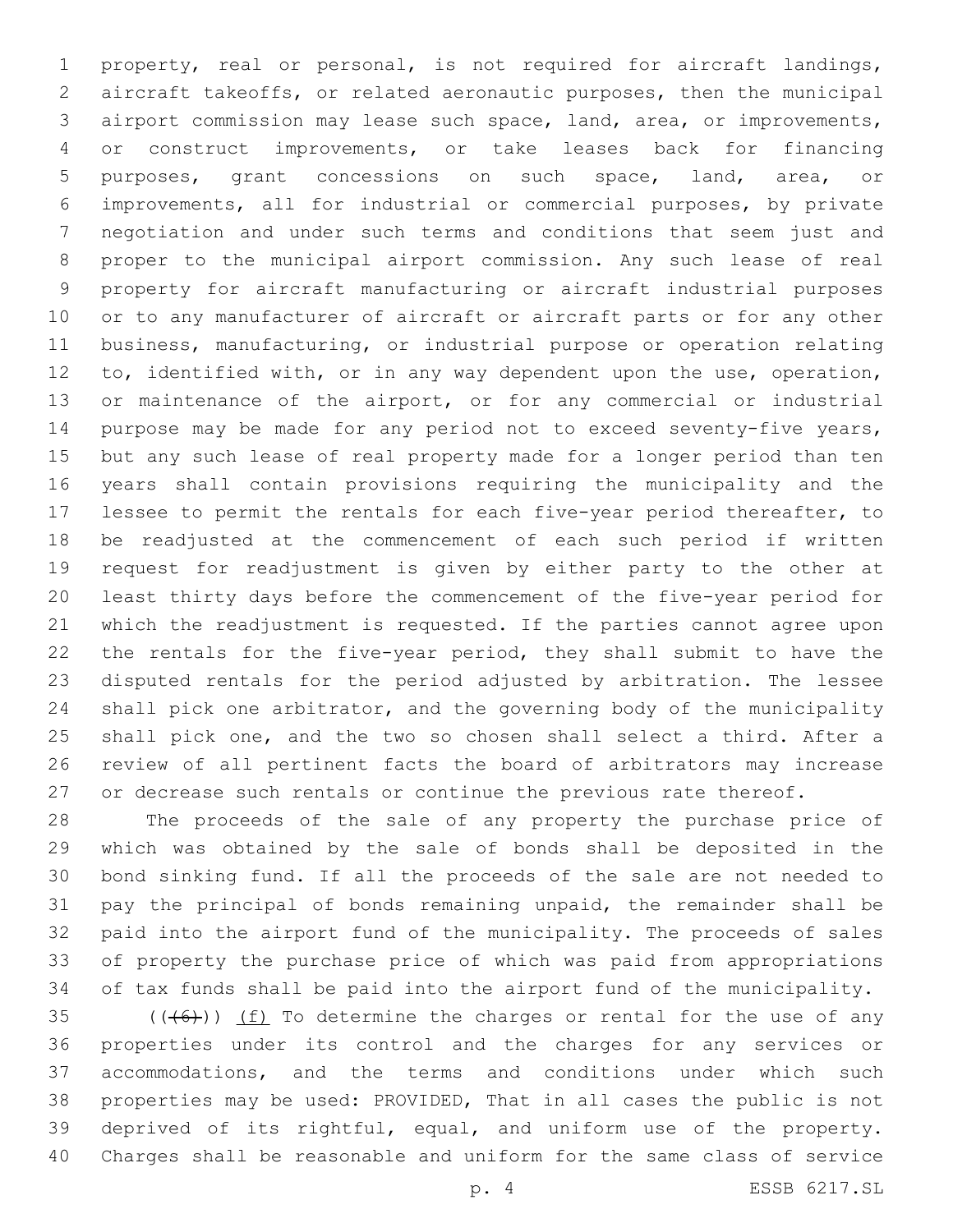and established with due regard to the property and improvements used and the expense of operation to the municipality. The municipality shall have and may enforce liens, as provided by law for liens and enforcement thereof, for repairs to or improvement or storage or care of any personal property, to enforce the payment of any such charges. As used in this subsection (1)(f), the term "charges" does not refer to any minimum labor standard imposed by a municipality pursuant to subsection (2) of this section.

 $((+7)$ ) (g) To impose a customer facility charge upon customers of rental car companies accessing the airport for the purposes of financing, designing, constructing, operating, and maintaining consolidated rental car facilities and common use transportation equipment and facilities which are used to transport the customer between the consolidated car rental facilities and other airport facilities. The airport operator may require the rental car companies 16 to collect the facility charges, and any facility charges so collected shall be deposited in a trust account for the benefit of the airport operator and remitted at the direction of the airport operator, but no more often than once per month. The charge shall be calculated on a per-day basis. Facility charges may not exceed the reasonable costs of financing, designing, constructing, operating, and maintaining the consolidated car rental facilities and common use transportation equipment and facilities and may not be used for any 24 other purpose. For the purposes of this subsection  $((+7+))$   $(1)(q)$ , if an airport operator makes use of its own funds to finance the consolidated rental car facilities and common use transportation 27 equipment and facilities, the airport operator  $((+a))$  (i) is entitled to earn a rate of return on such funds no greater than the interest rate that the airport operator would pay to finance such facilities in the appropriate capital market, provided that the airport operator establish the rate of return in consultation with 32 the rental car companies, and  $((+b))$   $(ii)$  may use the funds earned 33 under  $((+a))$   $(q)$   $(i)$  of this subsection for purposes other than those associated with the consolidated rental car facilities and common use 35 transportation equipment and facilities.

 $((+8+))$  (h) To make airport property available for less than fair market rental value under very limited conditions provided that prior to the lease or contract authorizing such use the airport operator's 39 board, commission, or council has  $((+a))$   $(i)$  adopted a policy that establishes that such lease or other contract enhances the public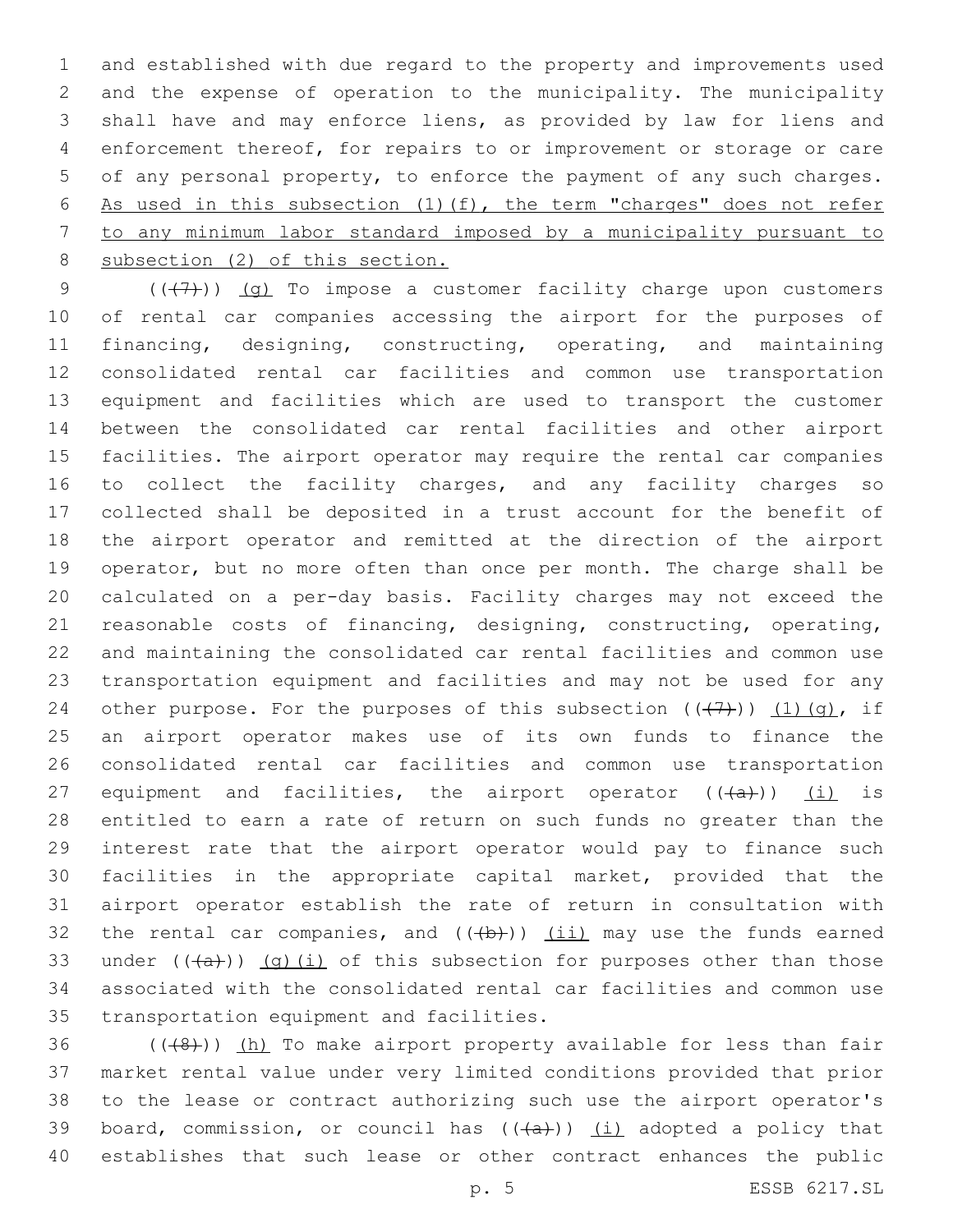1 acceptance of the airport and serves the airport's business interest 2 and (((b))) (ii) adopted procedures for approval of such lease or 3 other contract.

4 (( $(49)$ )) <u>(i)</u> If the airport operator has adopted the policy and 5 procedures under ((subsection (8))) (h) of this ((section)) subsection, to lease or license the use of property belonging to the municipality and acquired for airport purposes at less than fair market rental value as long as the municipality's council, board, or commission finds that the following conditions are met:

10  $((+a))$   $(i)$  The lease or license of the subject property enhances 11 public acceptance of the airport in a community in the immediate area 12 of the airport;

13  $((+b))$   $(ii)$  The subject property is put to a desired public 14 recreational or other community use by the community in the immediate 15 area of the airport;

16 (((e)) (iii) The desired community use and the community 17 goodwill that would be generated by such community use serves the 18 business interest of the airport in ways that can be articulated and 19 demonstrated;

20  $((\overline{d}))$   $(iv)$  The desired community use does not adversely affect 21 the capacity, security, safety, or operations of the airport;

 $((+e+))$   $(v)$  At the time the community use is contemplated, the subject property is not reasonably expected to be used by an aeronautical tenant or otherwise be needed for airport operations in 25 the foreseeable future;

26 ( $(\frac{f}{f})$ )  $\frac{f}{f}$  at the time the community use is contemplated, the 27 subject property would not reasonably be expected to produce more 28 than de minimis revenue;

 $((\overline{q}))$   $(vii)$  If the subject property can be reasonably expected to produce more than de minimis revenue, the community use is permitted only where the revenue to be earned from the community use would approximate the revenue that could be generated by an alternate 33 use;

 $34$  (( $\left(\frac{h}{h}\right)$ ) (viii) Leases for community use must not preclude reuse 35 of the subject property for airport purposes if, in the opinion of 36 the airport owner, reuse of the subject property would provide 37 greater benefits to the airport than continuation of the community 38 use;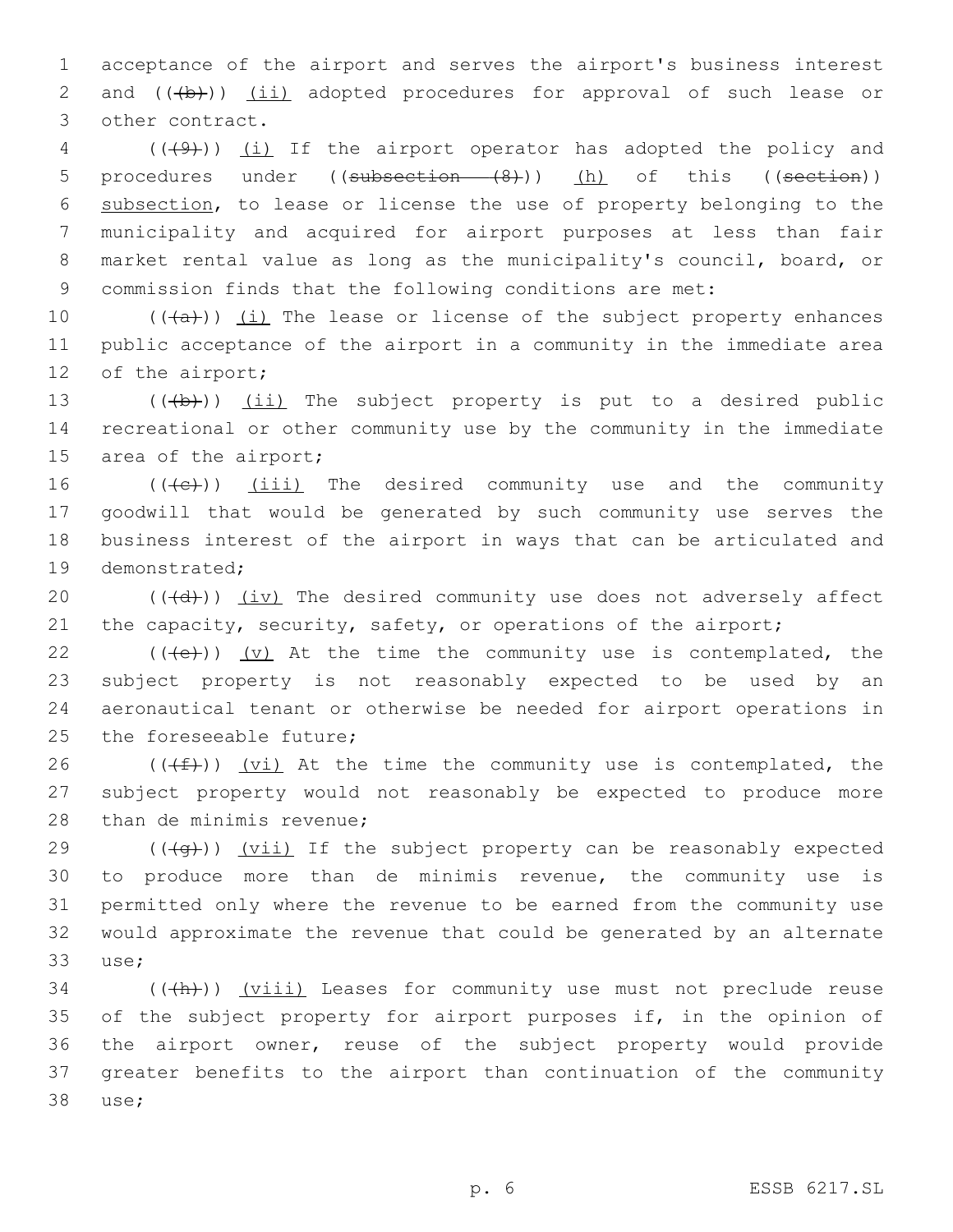1  $((\downarrow \downarrow))$   $(\underline{ix})$  The airport owner ensures that airport revenue does not support the capital or operating costs associated with the 3 community use;

 (( $(\overleftrightarrow{)}$ )) (x) The lease or other contract for community use is not to a for-profit organization or for the benefit of private individuals;6

 $((\{k\})$   $(xi)$  The lease or other contract for community use is subject to the requirement that if the term of the lease is for a period that exceeds ten years, the lease must contain a provision allowing for a readjustment of the rent every five years after the 11 initial ten-year term;

12  $((+1))$   $(xii)$  The lease or other contract for community use is subject to the requirement that the term of the lease must not exceed 14 fifty years; and

 $((+m))$   $(xiii)$  The lease or other contract for community use is subject to the requirement that if the term of the lease exceeds one year, the lease or other contract obligations must be secured by rental insurance, bond, or other security satisfactory to the municipality's board, council, or commission in an amount equal to at least one year's rent, or as consistent with chapter 53.08 RCW. However, the municipality's board, council, or commission may waive the rent security requirement or lower the amount of the rent 23 security requirement for good cause.

 $(10)(10)(110)$  (j) To exercise all powers necessarily incidental to the exercise of the general and special powers granted in this section.

 (2)(a) A municipality that controls or operates an airport having more than twenty million annual commercial air service passenger enplanements that is located within the boundaries of a city that has passed a local law or ordinance setting a minimum labor standard that applies to certain employers operating or providing goods and services at the airport is authorized to enact a minimum labor 32 standard that applies to employees working at the airport, so long as 33 the minimum labor standard meets, but does not exceed, the minimum labor standard in the city's law or ordinance.

 (b) A municipality's authority to establish a minimum labor standard pursuant to (a) of this subsection may be imposed only on employers that are excluded from the minimum labor standard established by such city because the type of good or service provided by the employer is expressly excluded in the text of the city's law or ordinance.